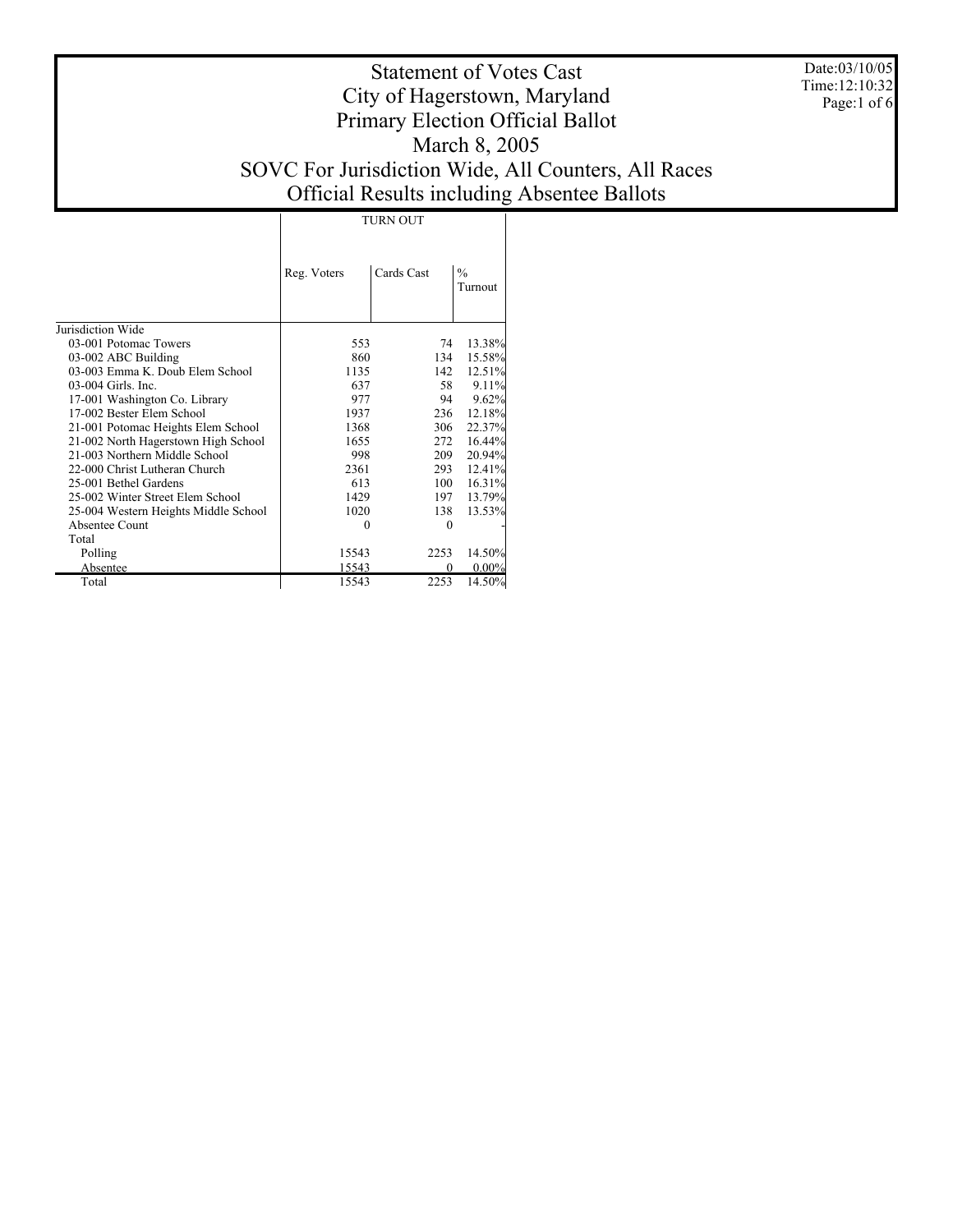Date:03/10/05 Time:12:10:32 Page:2 of 6

 $\mathbf{I}$ 

# Statement of Votes Cast City of Hagerstown, Maryland Primary Election Official Ballot March 8, 2005 SOVC For Jurisdiction Wide, All Counters, All Races Official Results including Absentee Ballots

|                                      | Mayor (Rep)<br><b>Total Votes</b><br>Charlie Baker<br><b>Bob Bruchey</b><br>Reg. Voters<br>Tony Campello<br>204<br>34<br>2.94%<br>47.06%<br>3<br>16<br>413<br>59<br>$0.00\%$<br>45.76%<br>3<br>$\theta$<br>27<br>500<br>$0.00\%$<br>$\overline{2}$<br>64<br>60.94%<br>$\theta$<br>39<br>271<br>27<br>$0.00\%$<br>48.15%<br>13<br>$\theta$<br>429<br>$0.00\%$<br>53.33%<br>45<br>$\theta$<br>24<br>996<br>119<br>37.82%<br>0.84%<br>3<br>45<br>693<br>158<br>$0.00\%$<br>36.08%<br>$\theta$<br>$\theta$<br>57<br>812<br>149<br>$\overline{2}$<br>1.34%<br>34.90%<br>52<br>539<br>2<br>1.75%<br>49<br>42.98%<br>114<br>$\theta$<br>3<br>1003<br>129<br>2.33%<br>68<br>52.71%<br>9<br>143<br>19<br>5.26%<br>57.89%<br>11<br>$\theta$<br>589<br>83<br>$\overline{2}$<br>2.41%<br>57.83%<br>48<br>456<br>50<br>$0.00\%$<br>38.00%<br>2<br>$\mathbf{0}$<br>19<br>1.54%<br>3<br>65<br>40<br>61.54%<br>0<br>7048<br>1050<br>1.14%<br>12<br>44.57%<br>468<br>32 |      |    |       |     |        |    |          |
|--------------------------------------|--------------------------------------------------------------------------------------------------------------------------------------------------------------------------------------------------------------------------------------------------------------------------------------------------------------------------------------------------------------------------------------------------------------------------------------------------------------------------------------------------------------------------------------------------------------------------------------------------------------------------------------------------------------------------------------------------------------------------------------------------------------------------------------------------------------------------------------------------------------------------------------------------------------------------------------------------------|------|----|-------|-----|--------|----|----------|
| Jurisdiction Wide                    |                                                                                                                                                                                                                                                                                                                                                                                                                                                                                                                                                                                                                                                                                                                                                                                                                                                                                                                                                        |      |    |       |     |        |    |          |
| 03-001 Potomac Towers                |                                                                                                                                                                                                                                                                                                                                                                                                                                                                                                                                                                                                                                                                                                                                                                                                                                                                                                                                                        |      |    |       |     |        |    | 8.82%    |
| 03-002 ABC Building                  |                                                                                                                                                                                                                                                                                                                                                                                                                                                                                                                                                                                                                                                                                                                                                                                                                                                                                                                                                        |      |    |       |     |        |    | 5.08%    |
| 03-003 Emma K. Doub Elem School      |                                                                                                                                                                                                                                                                                                                                                                                                                                                                                                                                                                                                                                                                                                                                                                                                                                                                                                                                                        |      |    |       |     |        |    | 3.13%    |
| 03-004 Girls. Inc.                   |                                                                                                                                                                                                                                                                                                                                                                                                                                                                                                                                                                                                                                                                                                                                                                                                                                                                                                                                                        |      |    |       |     |        |    | 3.70%    |
| 17-001 Washington Co. Library        |                                                                                                                                                                                                                                                                                                                                                                                                                                                                                                                                                                                                                                                                                                                                                                                                                                                                                                                                                        |      |    |       |     |        |    | 2.22%    |
| 17-002 Bester Elem School            |                                                                                                                                                                                                                                                                                                                                                                                                                                                                                                                                                                                                                                                                                                                                                                                                                                                                                                                                                        |      |    |       |     |        |    | 2.52%    |
| 21-001 Potomac Heights Elem School   |                                                                                                                                                                                                                                                                                                                                                                                                                                                                                                                                                                                                                                                                                                                                                                                                                                                                                                                                                        |      |    |       |     |        |    | $0.00\%$ |
| 21-002 North Hagerstown High School  |                                                                                                                                                                                                                                                                                                                                                                                                                                                                                                                                                                                                                                                                                                                                                                                                                                                                                                                                                        |      |    |       |     |        |    | 4.70%    |
| 21-003 Northern Middle School        |                                                                                                                                                                                                                                                                                                                                                                                                                                                                                                                                                                                                                                                                                                                                                                                                                                                                                                                                                        |      |    |       |     |        |    | $0.00\%$ |
| 22-000 Christ Lutheran Church        |                                                                                                                                                                                                                                                                                                                                                                                                                                                                                                                                                                                                                                                                                                                                                                                                                                                                                                                                                        |      |    |       |     |        |    | 6.98%    |
| 25-001 Bethel Gardens                |                                                                                                                                                                                                                                                                                                                                                                                                                                                                                                                                                                                                                                                                                                                                                                                                                                                                                                                                                        |      |    |       |     |        |    | $0.00\%$ |
| 25-002 Winter Street Elem School     |                                                                                                                                                                                                                                                                                                                                                                                                                                                                                                                                                                                                                                                                                                                                                                                                                                                                                                                                                        |      |    |       |     |        |    | 1.20%    |
| 25-004 Western Heights Middle School |                                                                                                                                                                                                                                                                                                                                                                                                                                                                                                                                                                                                                                                                                                                                                                                                                                                                                                                                                        |      |    |       |     |        |    | 4.00%    |
| Absentee Count                       |                                                                                                                                                                                                                                                                                                                                                                                                                                                                                                                                                                                                                                                                                                                                                                                                                                                                                                                                                        |      |    |       |     |        |    | 4.62%    |
| Total                                |                                                                                                                                                                                                                                                                                                                                                                                                                                                                                                                                                                                                                                                                                                                                                                                                                                                                                                                                                        |      |    |       |     |        |    |          |
| Polling                              |                                                                                                                                                                                                                                                                                                                                                                                                                                                                                                                                                                                                                                                                                                                                                                                                                                                                                                                                                        |      |    |       |     |        |    | 3.05%    |
| Absentee                             | 7048                                                                                                                                                                                                                                                                                                                                                                                                                                                                                                                                                                                                                                                                                                                                                                                                                                                                                                                                                   | 65   |    | 1.54% | 40  | 61.54% | 3  | 4.62%    |
| Total                                | 7048                                                                                                                                                                                                                                                                                                                                                                                                                                                                                                                                                                                                                                                                                                                                                                                                                                                                                                                                                   | 1115 | 13 | 1.17% | 508 | 45.56% | 35 | 3.14%    |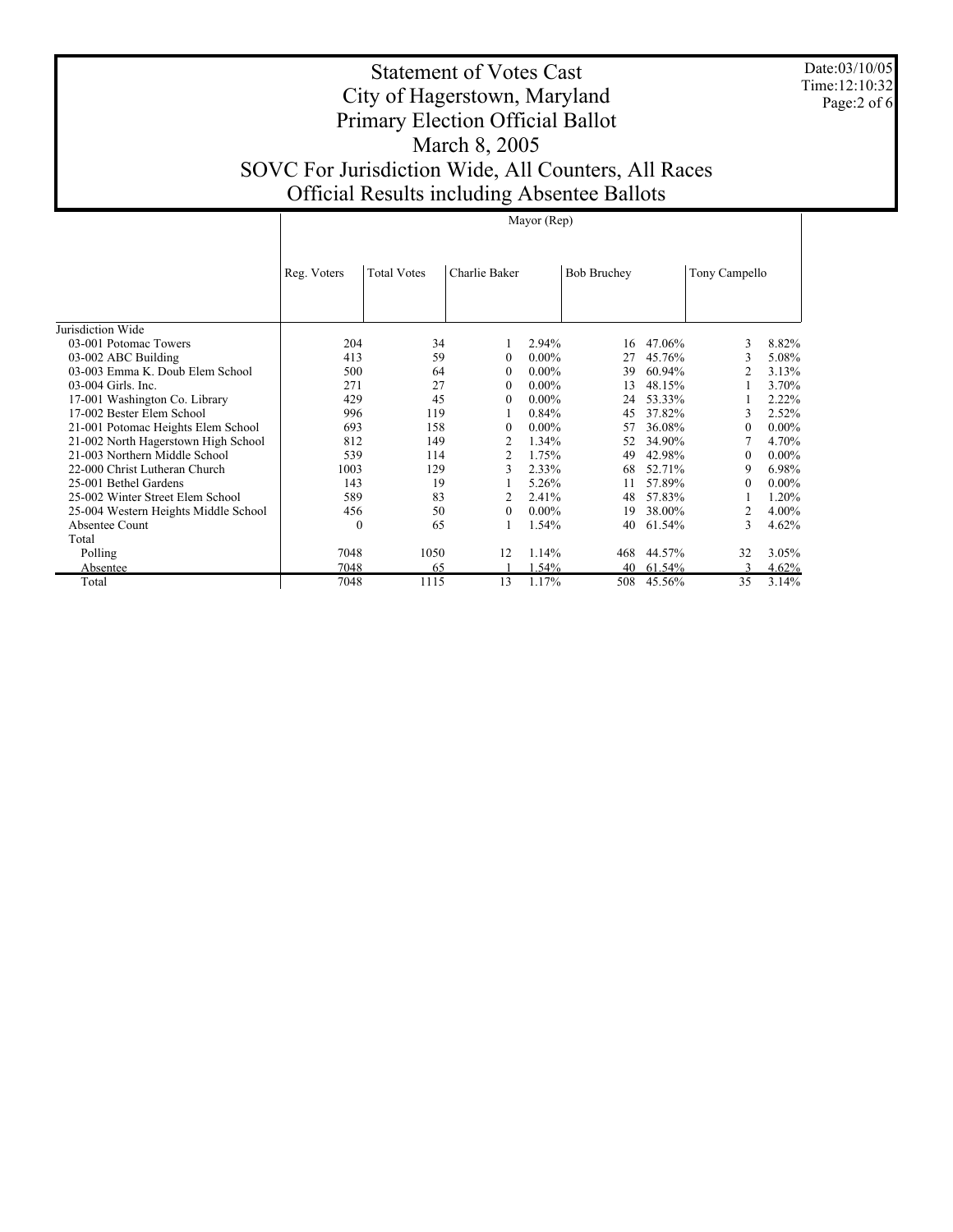Date:03/10/05 Time:12:10:32 Page:3 of 6

# Statement of Votes Cast City of Hagerstown, Maryland Primary Election Official Ballot March 8, 2005 SOVC For Jurisdiction Wide, All Counters, All Races Official Results including Absentee Ballots

|                                      | Mayor (Rep) |            |
|--------------------------------------|-------------|------------|
|                                      | Dick Trump  |            |
| Jurisdiction Wide                    |             |            |
| 03-001 Potomac Towers                |             | 14 41.18%  |
| 03-002 ABC Building                  | 29          | 49.15%     |
| 03-003 Emma K. Doub Elem School      |             | 23 35.94%  |
| 03-004 Girls. Inc.                   |             | 13 48.15%  |
| 17-001 Washington Co. Library        |             | 20 44.44%  |
| 17-002 Bester Elem School            |             | 70 58.82%  |
| 21-001 Potomac Heights Elem School   |             | 101 63.92% |
| 21-002 North Hagerstown High School  |             | 88 59.06%  |
| 21-003 Northern Middle School        |             | 63 55.26%  |
| 22-000 Christ Lutheran Church        |             | 49 37.98%  |
| 25-001 Bethel Gardens                | $7^{\circ}$ | 36.84%     |
| 25-002 Winter Street Elem School     |             | 32 38.55%  |
| 25-004 Western Heights Middle School |             | 29 58.00%  |
| Absentee Count                       | 21          | 32.31%     |
| Total                                |             |            |
| Polling                              |             | 538 51.24% |
| Absentee                             | 21          | 32.31%     |
| Total                                | 559         | 50.13%     |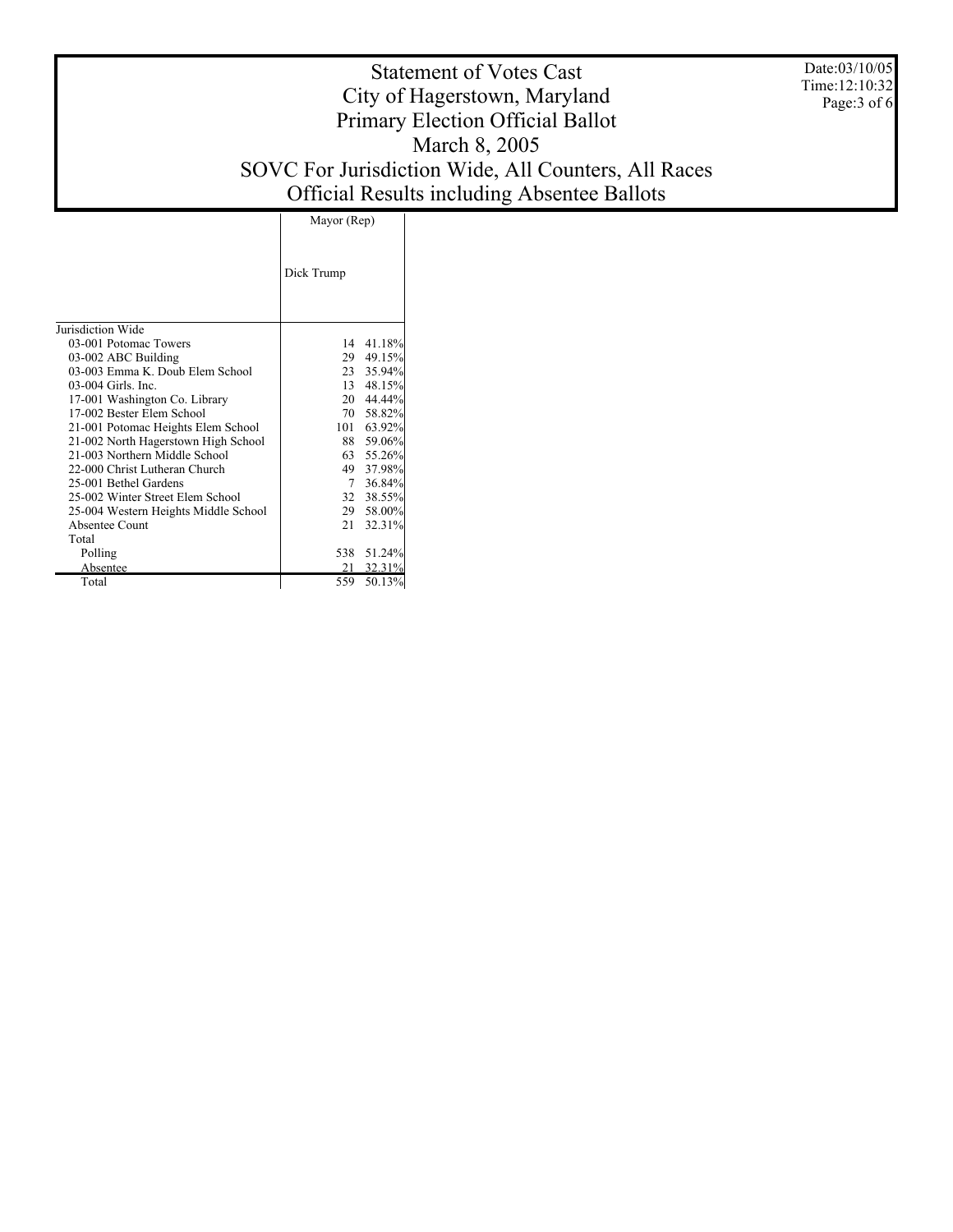Date:03/10/05 Time:12:10:32 Page:4 of 6

# Statement of Votes Cast City of Hagerstown, Maryland Primary Election Official Ballot March 8, 2005 SOVC For Jurisdiction Wide, All Counters, All Races Official Results including Absentee Ballots

|                                      |             |                    |                     | City Council (Dem) |               |        |                 |        |
|--------------------------------------|-------------|--------------------|---------------------|--------------------|---------------|--------|-----------------|--------|
|                                      | Reg. Voters | <b>Total Votes</b> | Kristin B. Aleshire |                    | "Nick" Carter |        | Kelly S. Cromer |        |
| Jurisdiction Wide                    |             |                    |                     |                    |               |        |                 |        |
| 03-001 Potomac Towers                | 349         | 147                | 19                  | 12.93%             | 16            | 10.88% | 18              | 12.24% |
| 03-002 ABC Building                  | 447         | 300                | 41                  | 13.67%             | 29            | 9.67%  | 33              | 11.00% |
| 03-003 Emma K. Doub Elem School      | 635         | 331                | 40                  | 12.08%             | 36            | 10.88% | 43              | 12.99% |
| 03-004 Girls. Inc.                   | 366         | 137                | 14                  | 10.22%             | 15            | 10.95% | 14              | 10.22% |
| 17-001 Washington Co. Library        | 548         | 212                | 24                  | 11.32%             | 30            | 14.15% | 28              | 13.21% |
| 17-002 Bester Elem School            | 941         | 467                | 58                  | 12.42%             | 57            | 12.21% | 45              | 9.64%  |
| 21-001 Potomac Heights Elem School   | 675         | 570                | 82                  | 14.39%             | 45            | 7.89%  | 63              | 11.05% |
| 21-002 North Hagerstown High School  | 843         | 470                | 63                  | 13.40%             | 43            | 9.15%  | 55              | 11.70% |
| 21-003 Northern Middle School        | 459         | 349                | 64                  | 18.34%             | 21            | 6.02%  | 38              | 10.89% |
| 22-000 Christ Lutheran Church        | 1358        | 670                | 95                  | 14.18%             | 58            | 8.66%  | 70              | 10.45% |
| 25-001 Bethel Gardens                | 470         | 260                | 23                  | 8.85%              | 27            | 10.38% | 15              | 5.77%  |
| 25-002 Winter Street Elem School     | 840         | 483                | 52                  | 10.77%             | 70            | 14.49% | 58              | 12.01% |
| 25-004 Western Heights Middle School | 564         | 380                | 42                  | 11.05%             | 56            | 14.74% | 42              | 11.05% |
| Absentee Count                       | $\theta$    | 195                | 24                  | 12.31%             | 22            | 11.28% | 17              | 8.72%  |
| Total                                |             |                    |                     |                    |               |        |                 |        |
| Polling                              | 8495        | 4776               | 617                 | 12.92%             | 503           | 10.53% | 522             | 10.93% |
| Absentee                             | 8495        | 195                |                     | 24 12.31%          |               | 11.28% | 17              | 8.72%  |
| Total                                | 8495        | 4971               | 641                 | 12.89%             | 525           | 10.56% | 539             | 10.84% |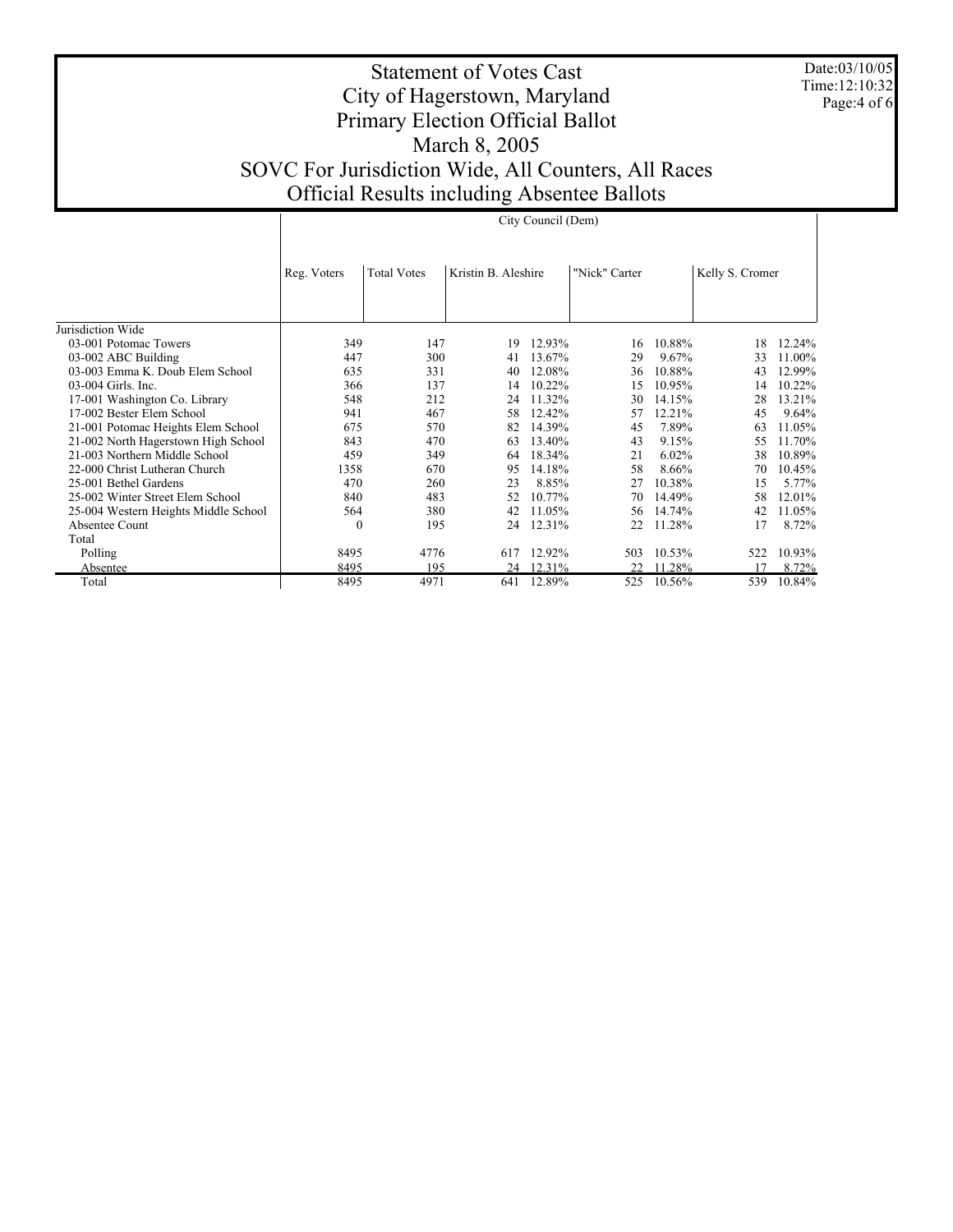Date:03/10/05 Time:12:10:32 Page:5 of 6

# Statement of Votes Cast City of Hagerstown, Maryland Primary Election Official Ballot March 8, 2005 SOVC For Jurisdiction Wide, All Counters, All Races Official Results including Absentee Ballots

|                                      |                    |        |                     |          | City Council (Dem) |        |                |        |
|--------------------------------------|--------------------|--------|---------------------|----------|--------------------|--------|----------------|--------|
|                                      | N. Linn Hendershot |        | Ira P. Kauffman Jr. |          | Lewis C. Metzner   |        | Penny May Nigh |        |
| Jurisdiction Wide                    |                    |        |                     |          |                    |        |                |        |
| 03-001 Potomac Towers                | 19                 | 12.93% | 10                  | 6.80%    | 14                 | 9.52%  | 23             | 15.65% |
| 03-002 ABC Building                  | 27                 | 9.00%  | 18                  | $6.00\%$ | 31                 | 10.33% | 41             | 13.67% |
| 03-003 Emma K. Doub Elem School      | 28                 | 8.46%  | 19                  | 5.74%    | 43                 | 12.99% | 44             | 13.29% |
| 03-004 Girls. Inc.                   | 8                  | 5.84%  |                     | 5.11%    | 13                 | 9.49%  | 23             | 16.79% |
| 17-001 Washington Co. Library        | 11                 | 5.19%  | 9                   | 4.25%    | 18                 | 8.49%  | 31             | 14.62% |
| 17-002 Bester Elem School            | 38                 | 8.14%  | 31                  | 6.64%    | 52                 | 11.13% | 69             | 14.78% |
| 21-001 Potomac Heights Elem School   | 57                 | 10.00% | 39                  | 6.84%    | 88                 | 15.44% | 54             | 9.47%  |
| 21-002 North Hagerstown High School  | 51                 | 10.85% | 36                  | 7.66%    | 61                 | 12.98% | 56             | 11.91% |
| 21-003 Northern Middle School        | 46                 | 13.18% | 11                  | 3.15%    | 58                 | 16.62% | 31             | 8.88%  |
| 22-000 Christ Lutheran Church        | 58                 | 8.66%  | 38                  | 5.67%    | 68                 | 10.15% | 107            | 15.97% |
| 25-001 Bethel Gardens                | 43                 | 16.54% | 3                   | 1.15%    | 26                 | 10.00% | 25             | 9.62%  |
| 25-002 Winter Street Elem School     | 24                 | 4.97%  | 27                  | 5.59%    | 40                 | 8.28%  | 73             | 15.11% |
| 25-004 Western Heights Middle School | 23                 | 6.05%  | 22                  | 5.79%    | 30                 | 7.89%  | 70             | 18.42% |
| Absentee Count                       | 21                 | 10.77% | 15                  | 7.69%    | 19                 | 9.74%  | 23             | 11.79% |
| Total                                |                    |        |                     |          |                    |        |                |        |
| Polling                              | 433                | 9.07%  | 270                 | 5.65%    | 542                | 11.35% | 647            | 13.55% |
| Absentee                             | 21                 | 10.77% | 15                  | 7.69%    | 19                 | 9.74%  | 23             | 11.79% |
| Total                                | 454                | 9.13%  | 285                 | 5.73%    | 561                | 11.29% | 670            | 13.48% |